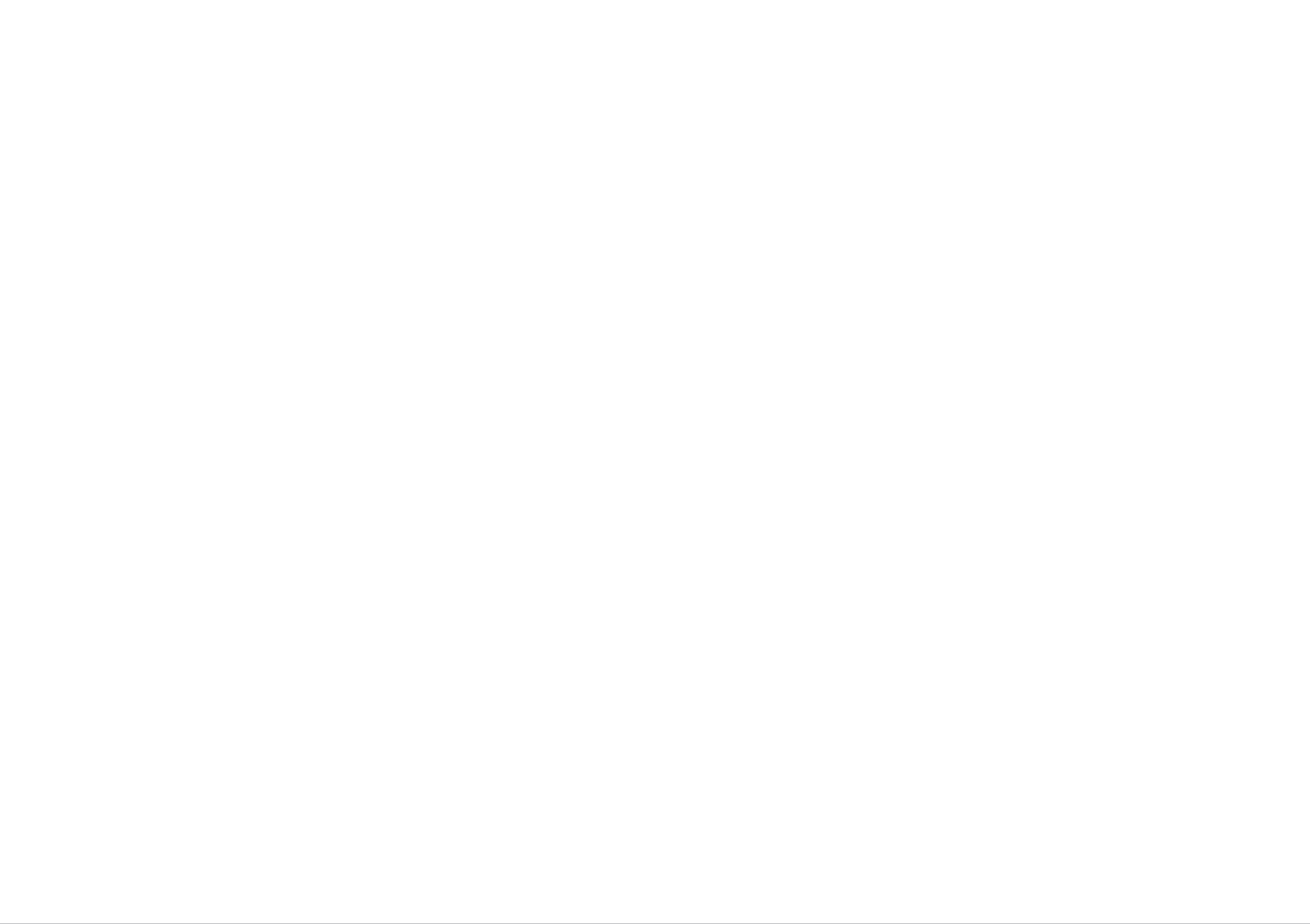

#### **INTRODUCTION**

This short guide outlines the application process for licensing a new health care facility in the Kingdom of Bahrain. For the detail guide please visit our web page: www.nhra.bh

In addition to the requirement for health care facilities to be licensed, all health care professionals working within a licensed facility are obliged to be licensed appropriately at all times when they practise their profession in the Kingdom of Bahrain and to comply with all other requirements in the Law. (See the NHRA Health Professional Regulations Licensing Procedures Manual 2017).

#### **LEGAL OBLIGATIONS**

The NHRA and its responsibilities to license health care facilities are legally bound by the provisions in Legislative decree No. 38 of 2009. In addition to this law, the regulation and licensing of health care facilities is supported by Legislative Decree No. 21 of 2015 for Private Health care facilities

The legislation dictates that all health care facilities must be licensed to operate and provide healthcare services in the Kingdom of Bahrain, and they must fulfil the criteria set out in guidance and the relevant standards stated in resolution No. (15) for 2017, issued by the supreme council of health regarding the technical and engineering standards required for licensing health care facilities.

#### **THE APPLICATION PROCESS**

There are 5 steps in the healthcare facility license application process:

- Step 1 Application for preliminary approval
- Step 2 Completing the project
- Step 3 Inspection
- Step 4 Final approval and license issuing
- Step 5 operating the facility project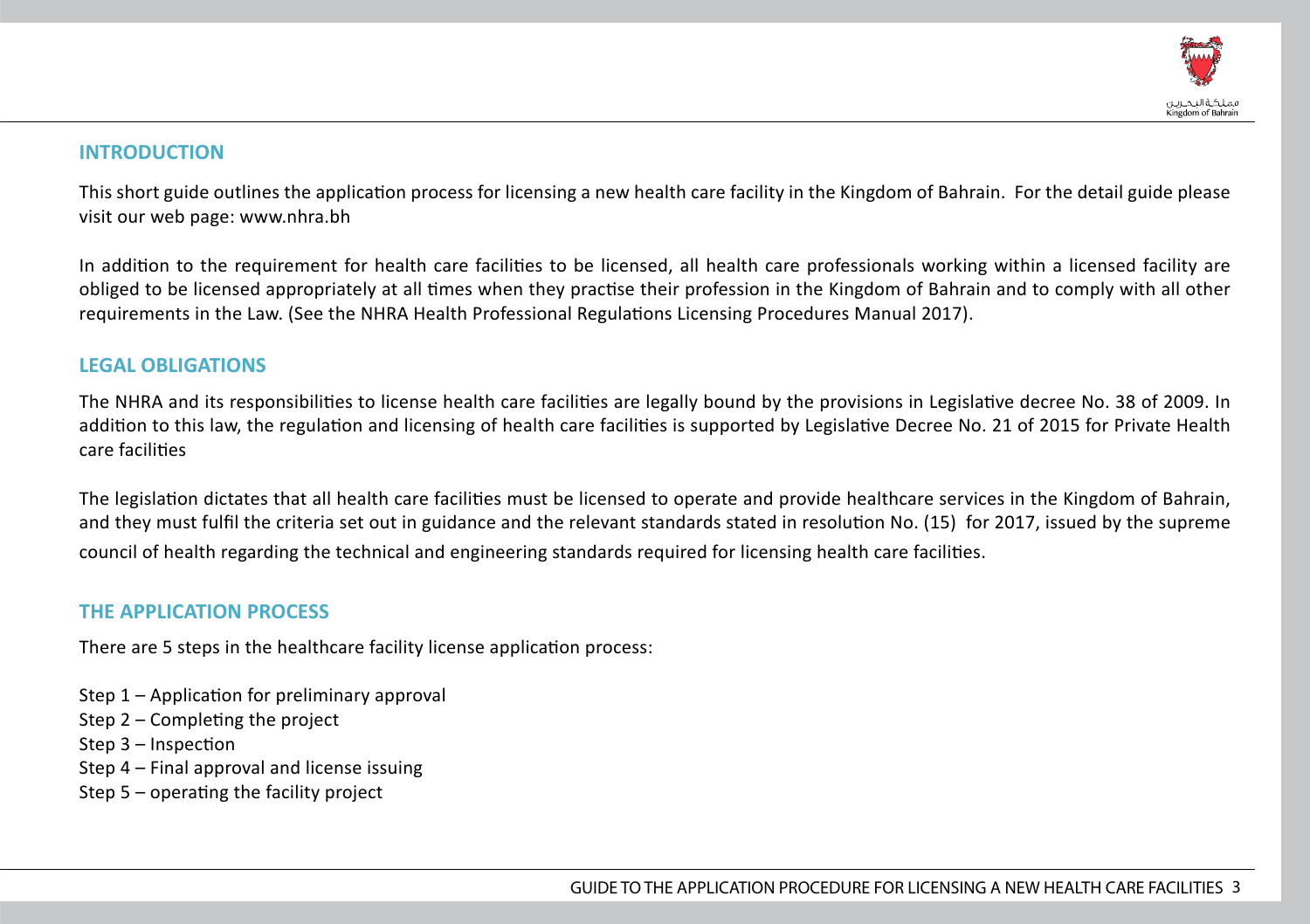

#### **Step 1 - Application for Preliminary Approval**

All new applications must be submitted on the License Application Form for the approval and licensing of all facilities.

To apply for preliminary approval, the applicant must:

- Submit applications after obtaining a commercial registration (CR) submitted through Ministry of Commerce web site (SIJILAT SYSTEM).
- Submit in hard or electronic copies the following required documents for preliminary approval to health care facility HCF department:
- 1. Application form (available from http://www.nhra.bh.)
- 2. The name of the person officially authorized to represent the facility and to communicate with NHRA, and the evidence of authorization granted to him by the investor/facility owner.
- 3. Project proposal (available template http://www.nhra.bh.), and a detailed statement in all its aspects, including a list of the specialties and scope of services to be provided by the facility and the number of professionals expected to work in it.
- 4. All engineering drawings for the project approved by an Engineering Center.
- 5. Copy of passport or CPR.
- 6. License to practice the profession in case of applying for the opening of a private clinic.

The application will be studied by HCF department and will communicate with applicant accordingly.

#### **Step 2 – Completing the facility project**

After obtaining the preliminary approval, the applicant should proceed with completion of the project according to approved condition and standards, and should finalize other required approvals from the concerned ministries or authorities such as environment, civil defence and municipality. The applicants could apply for professional licenses at this stage.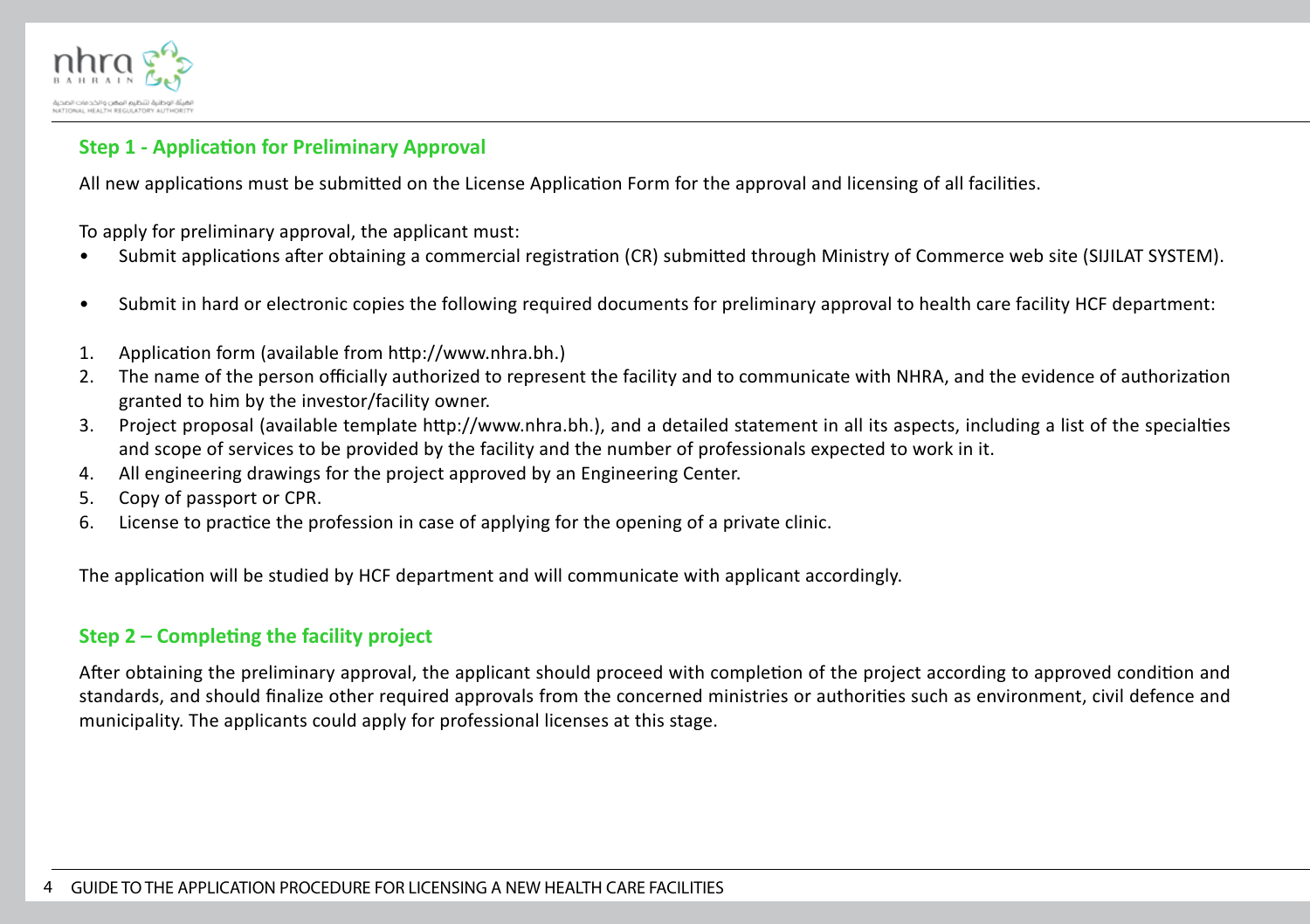

#### **Step 3 - Inspection**

When the project reaches the final stages, the applicant must submit an inspection request for HCF department to visit the facility (available from http://www.nhra.bh.) and attach the following documents:

- Medical equipment approval granted by engineering & safety advisor in NHRA
- Municipality approval
- Civil Defense approval
- Approval by the public Authority for the Protection of Marine Resources, Environment and Wildlife in the case of Radiation Services

Upon receiving the form and documents, the HCF head will assign the inspection team and arrange for the visit. The inspection will be carried out to ensure all outstanding issues have been implemented and submit a report to HCF head.

## **Step 4- Final approval and license issuing**

After completion and passing the final inspection, the applicant must submit the following documents:

- 1. License Fees invoice.
- 2. Name of the hospital administrative and medical directors.
- 3. List of licensed professionals.

Accordingly the final license certificate will be issued.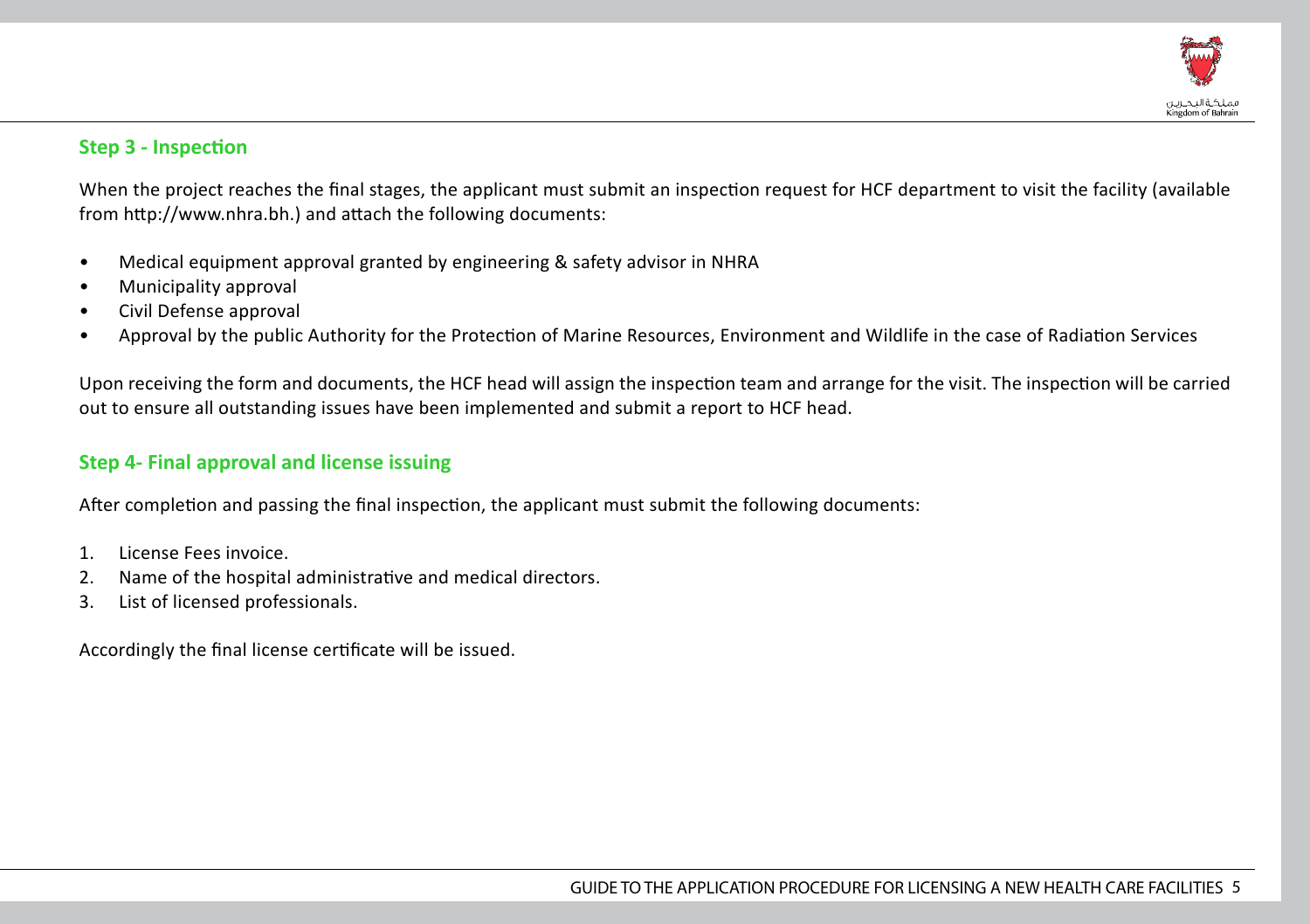

#### **Step 5- Operating the facility**

- The facility may only start operating after being fully equipped and all professionals who will be working in the facility has been licensed by professional license department.
- The facility should prepare the internal policies and procedures including its mission organizational structure, job description for all employees, their specialties, duties, and rights, staff uniforms and the facility working hours.
- The facility should declare to the public the costs of services and consultation fees before receiving the service.
- The license facility management must comply with the license granted to the facility and the activities contained therein.
- In the event of planning for any amendment to the facility structure or scope of it services, granted in the license, the management should notify NHRA in order to obtain the necessary approvals beforehand.

#### **FEES**

Each health care facility license applicant must pay the appropriate fee to the NHRA, when submitting their application. Fees are non-refundable. Please refer to Resolution No.(20) for 2016 regarding facility fees.

PLEASE DO NOT SUBMIT YOUR APPLICATION UNTIL YOU CAN ENCLOSE ALL REQUIRED DOCUMENTATION.

#### **CHECKLIST**

Please use the check list to make sure that you have attached all necessary documents. For preliminary approval

- □ Application from (available from http://www.nhra.bh)
- □ The name of the person officially authorized to represent the facility and to communicate with NHRA, and the evidence of authorization granted to him by the investor/ facility owner.
- □ Project personal and a detailed statement in all its aspects, including a list of the specialties and scope of service to be provide by the facility and the number of doctors expected to work in it.
- □ All engineering drawings for the project approved by an engineering center.
- □ Copy of the passport or CPR
- □ License to practice the profession in case of applying for the opening of a private clinic.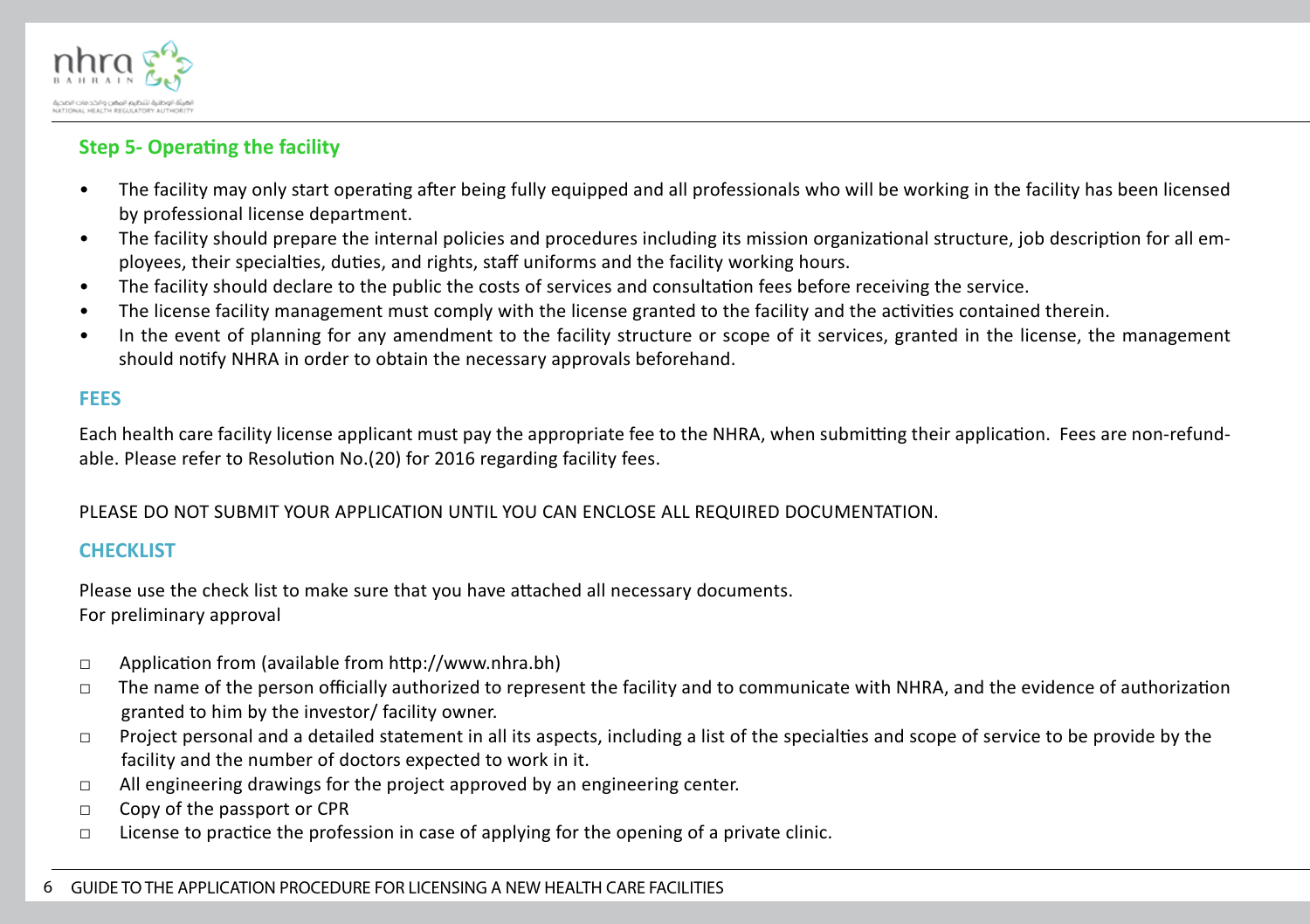

#### **For final inspection**

When the project reaches the final stages, the applicant must submit an interim inspection request for HCF department to visit the facility (see appendix) and attach the following documents:

- $\Box$  Medical equipment approval granted by engineering & safety advisor in NHRA
- □ Municipality approval
- □ Civil defense approval
- □ Approval by the public authority for the protection of marine resources, environment and the wildlife in the case of radiation services.

#### **For Final approval**

After completion and passing the final inspection must submit the following documents:

- □ License fees invoice
- □ Name of the hospital administrative and medical directors.
- □ List of licensed professional

For further information about fees and acceptable methods of payment are available on the NHRA's website at: www.nhra.bh

Appendix (1) contact addresses in HCF section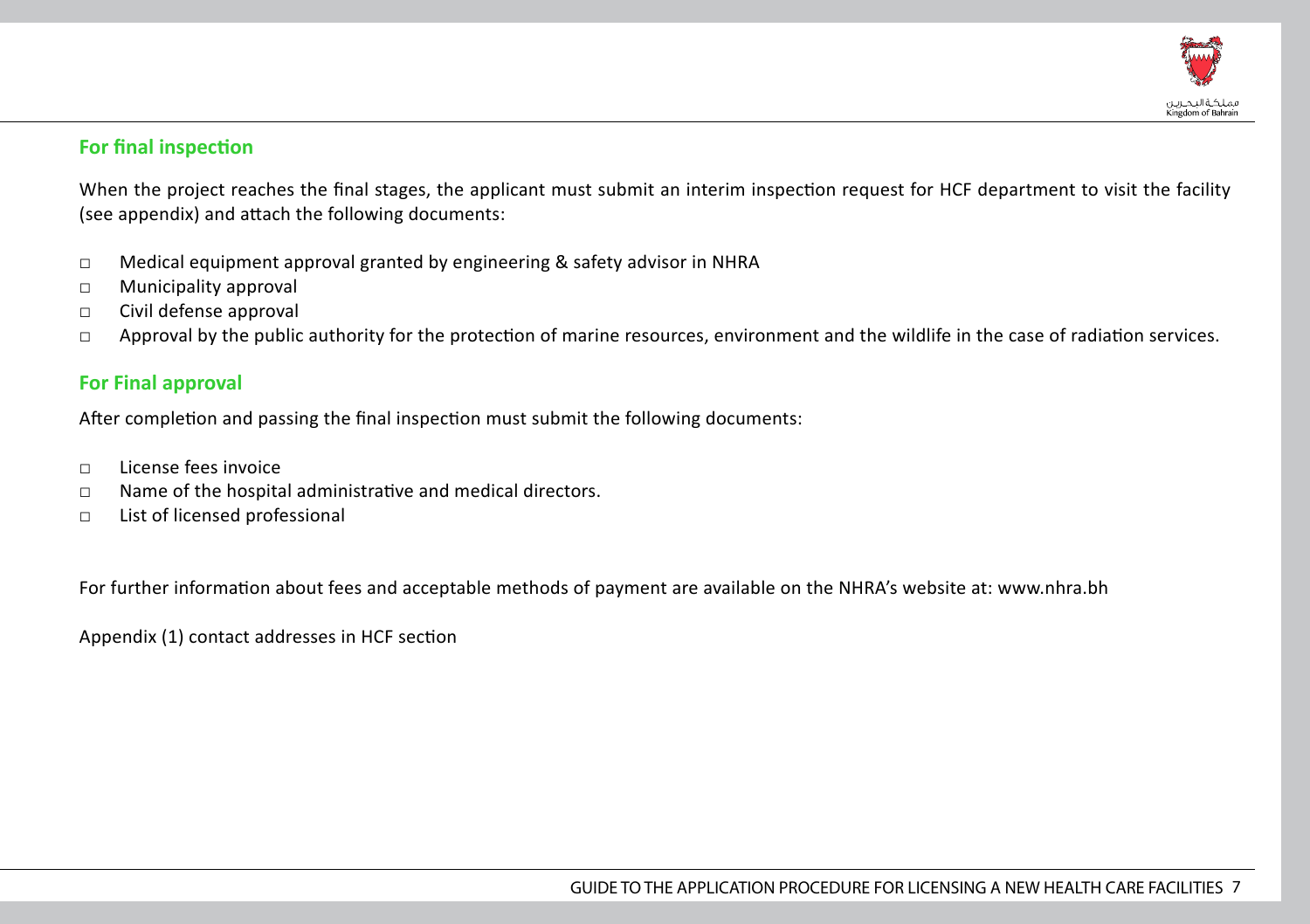

## **Appendix (1)**

## For further inquiries you can contact us on:

| Sr. No.                    | <b>Staff name</b>      | <b>Position</b>                             | <b>Direct No.</b> | <b>Email</b>             |  |  |  |
|----------------------------|------------------------|---------------------------------------------|-------------------|--------------------------|--|--|--|
| $\mathbf{1}$               | Dr. Maha Al-Kawari     | Chief of Health Facility Regulation Section | 17113340          | maha.alkawari@nhra.bh    |  |  |  |
| $\overline{2}$             | Dr. Ahmed Wagih        | <b>Medical Doctor</b>                       | 17113349          | ahmed.wagih@nhra.bh      |  |  |  |
| 3                          | Dr. Mohamed Mahmood    | Dentist                                     | 17113256          | mohamed.mahmood@nhra.bh  |  |  |  |
| 4                          | <b>Buthaina AWahab</b> | SR Health Licensure Specialist              | 17113310          | buthaina.wahab@nhra.bh   |  |  |  |
| Reception                  |                        |                                             |                   |                          |  |  |  |
| 5                          | Saad Rashed            | Receptionist                                | 17113281          | saad.rashed@nhra.bh      |  |  |  |
| For information requires : |                        |                                             |                   |                          |  |  |  |
| 6                          | Saeeda Aljaberi        | <b>Information Specialist</b>               | 17113314          | saeeda.aljaberi@nhra.bh  |  |  |  |
| 7                          | Zahra Al Helli         | Receptionist                                | 17113319          | zahra.alhelli@nhra.bh    |  |  |  |
| For inspector requires :   |                        |                                             |                   |                          |  |  |  |
| 8                          | Amina Alhelaw          | <b>Health Licensure Specialist</b>          | 17113261          | amina.alhelaw@nhra.bh    |  |  |  |
| 9                          | Asma Algallaf          | <b>Health Licensure Specialist</b>          | 17113259          | asma.algallaf@nhra.bh    |  |  |  |
| 10                         | Dana Aljoben           | Health Inspector                            | 17113358          | dana.aljoben@nhra.bh     |  |  |  |
| 11                         | Eman Talag             | Health Licensure Specialist                 | 17113312          | eman.talaq@nhra.bh       |  |  |  |
| 12                         | <b>Heba Sroor</b>      | Health Inspector                            | 17113275          | heba.sroor@nhra.bh       |  |  |  |
| 13                         | Fatema Abed            | <b>Health Licensure Specialist</b>          | 17113323          | fatema.abed@nhra.bh      |  |  |  |
| 14                         | Sara Almansoori        | Health Inspector                            | 17113280          | sara.almansoori@nhra.bh  |  |  |  |
| 15                         | Suad Ali               | Health Inspector                            | 17113251          | suad.ali@nhra.bh         |  |  |  |
| 16                         | Narjes Ashkanani       | Health Inspector                            | 17113274          | narjes.ashkanani@nhra.bh |  |  |  |

#### GUIDE TO THE APPLICATION PROCEDURE FOR LICENSING A NEW HEALTH CARE FACILITIES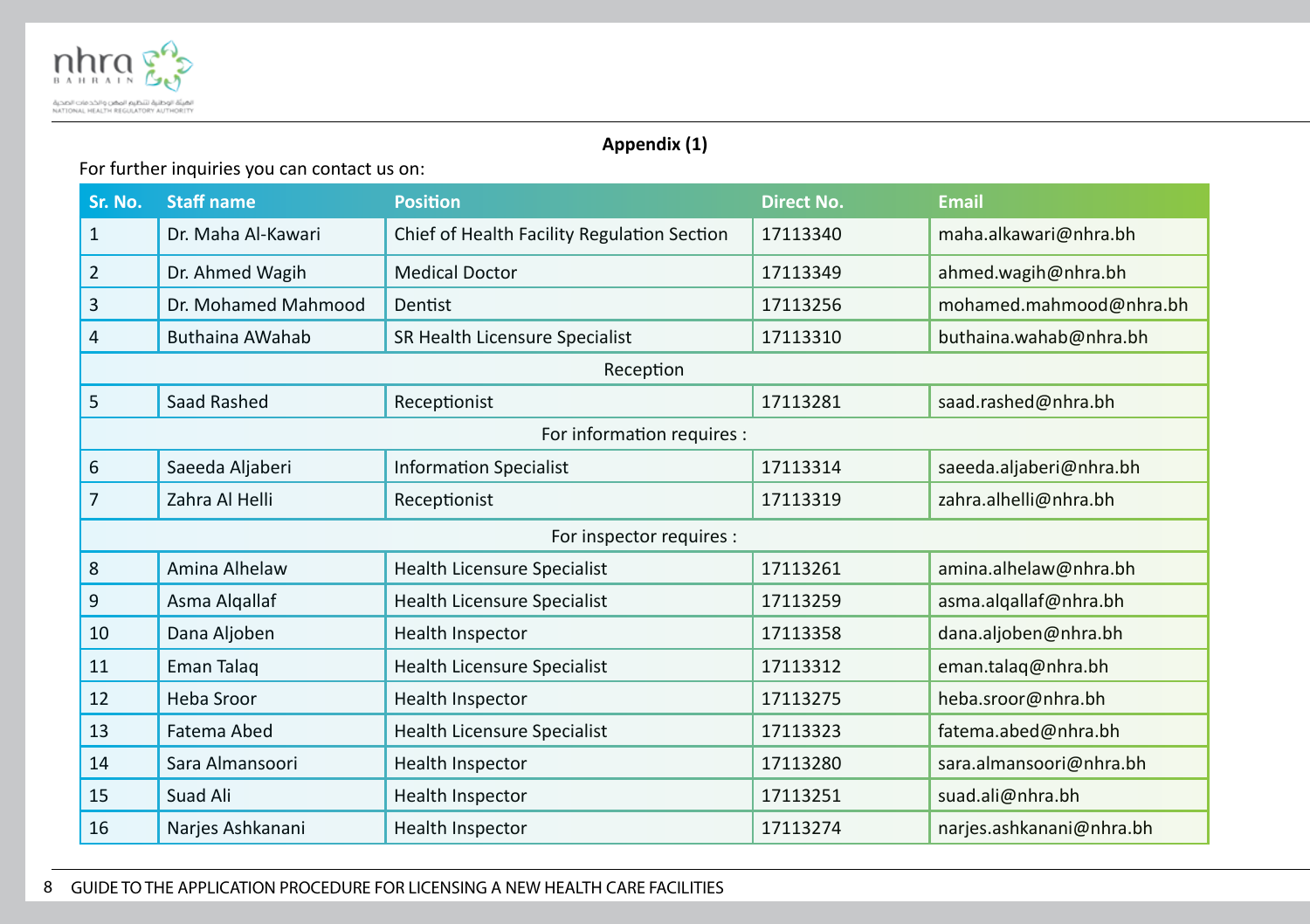

# **مرفق (1)**

للمزيد من االستفسارات يمكنكم االتصال بنا على:

| Sr. No.                    | <b>Staff name</b>      | <b>Position</b>                             | <b>Direct No.</b> | <b>Email</b>             |  |  |
|----------------------------|------------------------|---------------------------------------------|-------------------|--------------------------|--|--|
| $\mathbf{1}$               | Dr. Maha Al-Kawari     | Chief of Health Facility Regulation Section | 17113340          | maha.alkawari@nhra.bh    |  |  |
| $\sqrt{2}$                 | Dr. Ahmed Wagih        | <b>Medical Doctor</b>                       | 17113349          | ahmed.wagih@nhra.bh      |  |  |
| 3                          | Dr. Mohamed Mahmood    | Dentist                                     | 17113256          | mohamed.mahmood@nhra.bh  |  |  |
| 4                          | <b>Buthaina AWahab</b> | SR Health Licensure Specialist              | 17113310          | buthaina.wahab@nhra.bh   |  |  |
| Reception                  |                        |                                             |                   |                          |  |  |
| 5                          | Saad Rashed            | Receptionist                                | 17113281          | saad.rashed@nhra.bh      |  |  |
| For information requires : |                        |                                             |                   |                          |  |  |
| 6                          | Saeeda Aljaberi        | <b>Information Specialist</b>               | 17113314          | saeeda.aljaberi@nhra.bh  |  |  |
| 7                          | Zahra Al Helli         | Receptionist                                | 17113319          | zahra.alhelli@nhra.bh    |  |  |
| For inspector requires :   |                        |                                             |                   |                          |  |  |
| 8                          | Amina Alhelaw          | Health Licensure Specialist                 | 17113261          | amina.alhelaw@nhra.bh    |  |  |
| 9                          | Asma Alqallaf          | Health Licensure Specialist                 | 17113259          | asma.algallaf@nhra.bh    |  |  |
| 10                         | Dana Aljoben           | Health Inspector                            | 17113358          | dana.aljoben@nhra.bh     |  |  |
| 11                         | Eman Talag             | Health Licensure Specialist                 | 17113312          | eman.talaq@nhra.bh       |  |  |
| 12                         | Heba Sroor             | Health Inspector                            | 17113275          | heba.sroor@nhra.bh       |  |  |
| 13                         | Fatema Abed            | <b>Health Licensure Specialist</b>          | 17113323          | fatema.abed@nhra.bh      |  |  |
| 14                         | Sara Almansoori        | Health Inspector                            | 17113280          | sara.almansoori@nhra.bh  |  |  |
| 15                         | Suad Ali               | Health Inspector                            | 17113251          | suad.ali@nhra.bh         |  |  |
| 16                         | Narjes Ashkanani       | Health Inspector                            | 17113274          | narjes.ashkanani@nhra.bh |  |  |

9 **دليل مختصر حول إجراءات إصدار الترخيص الجديد للمؤسسات الصحية**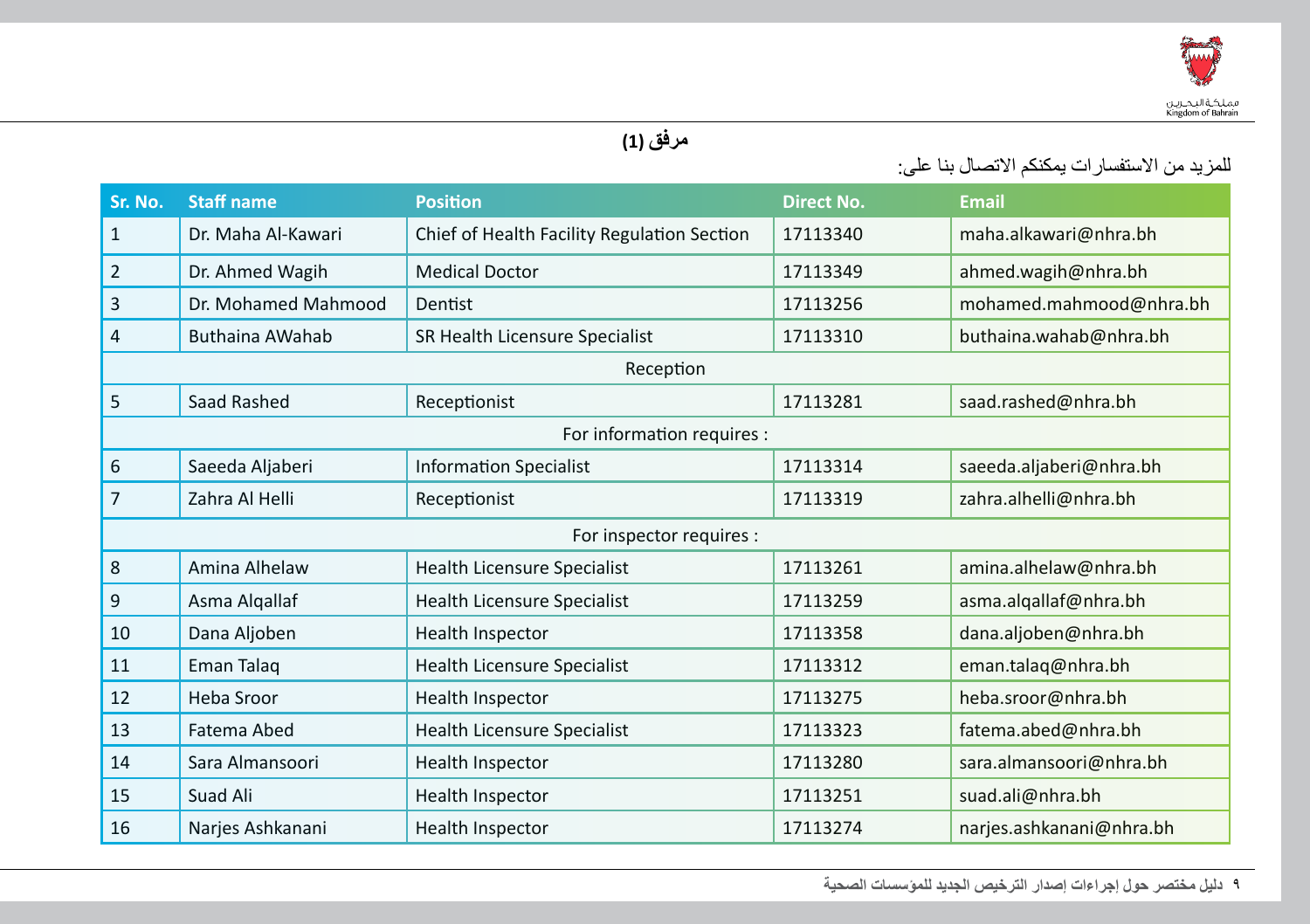

# **للتفتيش النهائي**

عندما يصل المشروع إلى المراحل النهائية، يجب على مقدم الطلب تقديم طلب تفتيش لقسم المرافق الصحية مع إرفاق الوثائق التالية:

- □ الموافقة على المعدات الطبية من قبل مستشار الهندسة والسالمة في الهيئة
	- □ موافقة البلدية
	- □ موافقة الدفاع المدني
	- □ موافقة المجلس األعلى للبيئة في حال تقديم الخدمات اإلشعاعية.

# **للموافقة النهائية**

بعد الانتهاء و إجراء التفتيش النهائي يجب تقديم المستندات التالية:

- □ فاتورة رسوم الترخيص
- □ اسم المديرين اإلداري والطبي في المؤسسة.
	- □ قائمة المهنيين المرخصين

للمزيد من المعلومات عن الرسوم وآلية الدفع المطلوبة، يرجى زيارة الموقع اإللكتروني للهيئة على العنوان التالي: bh.nhra.www

مر فق (1): قائمة جهات الاتصال في قسم المر افق الصحية.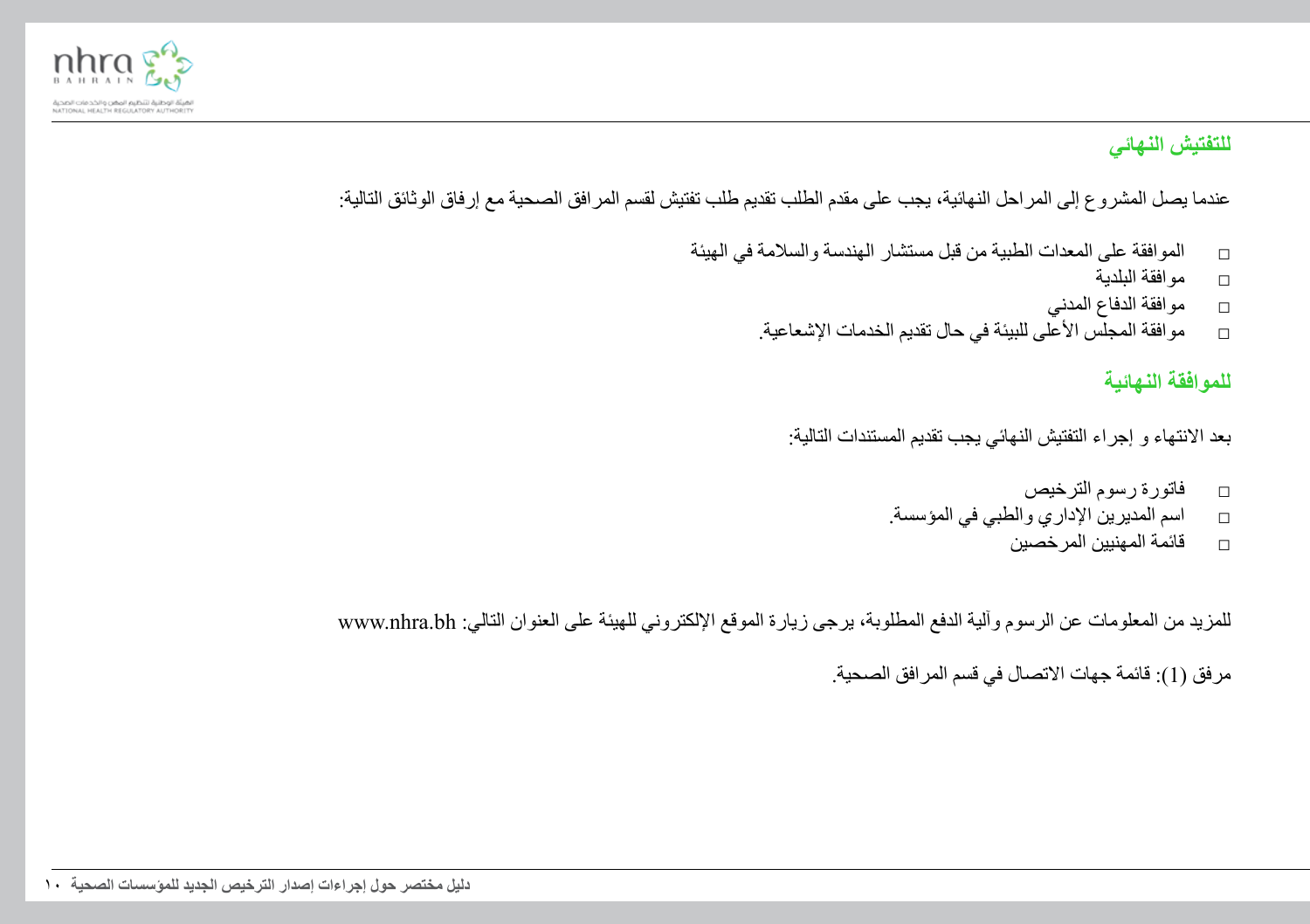

## **الخطوة 5 - تشغيل المؤسسة**

- يجب ألا يبدأ تشغيل المؤسسة إلا بعد أن تكون مجهزة تجهيزا كاملا، وقد تم ترخيص لجميع المهنيين الذين سيعملون فيها من قبل مكتب تنظيم المهن الصحية بالهيئة.
	- يجب على المؤسسة إعداد السياسات واإلجراءات الداخلية بما في ذلك الهيكل التنظيمي للمؤسسة والوصف الوظيفي لجميع الموظفين وتخصصاتهم وواجباتهم وحقوقهم وزيهم الوظيفي وساعات عمل المؤسسة.
		- یجب علی المؤسسة أن تعلن للجمھور تکالیف الخدمات ورسوم االستشارة قبل استالم الخدمة.
			- يجب أن تلتزم إدارة المؤسسة بالترخيص الممنوح للمؤسسة والأنشطة الواردة فيه.
	- في حالة التخطيط ألي تعديل على المؤسسة أو نطاق خدماتها الممنوحة في الترخيص، يجب على إدارة المؤسسة إخطار الهيئة من أجل الحصول على الموافقات الالزمة مسبقا.

# **الرسوم**

يجب على كل مقدم طلب ترخيص لتشغيل مؤسسة صحية دفع الرسوم المعتمدة إلى الهيئة عند تقديم طلبها. • الرسوم غير قابلة لالسترداد. يرجى الرجوع إلى القرار رقم )20( لسنة 2016 المتعلق برسوم المؤسسات الصحية. الرجاء التأكد قبل تقديم طلبك من إرفاق جميع المستندات المطلوبة، التمام عملية الترخيص و عدم التأخير.

#### **قائمة الوثائق المطلوبة**

يرجى استخدام القائمة التالية للتأكد من أنك قد قمت بإرفاق جميع المستندات الالزمة. للحصول على موافقة مبدئية

- □ استمارة الطلب )متوفرن في موقعنا bh.nhra.www://http)
- □ اسم الشخص المفوض رسميا بتمثيل المرفق والتواصل مع الهيئة، ودليل التوكيل الممنوح له من قبل مالك /مستثمر المؤسسة.
- □ مقترح المشروع وبيان مفصل من جميع الجوانب، بما في ذلك قائمة التخصصات ونطاق الخدمة التي يجب أن توفرها المؤسسة وعدد العاملين الصحيين المتوقع أن يعملوا بها.
	- □ جميع الرسومات الهندسية للمشروع المعتمدة من مكتب هندسي مرخص.
		- □ صورة من جواز سفر أو البطاقة الشخصية..
		- □ ترخيص لمزاولة المهنة في حالة تقديم طلب لفتح عيادة خاصة.

11 **دليل مختصر حول إجراءات إصدار الترخيص الجديد للمؤسسات الصحية**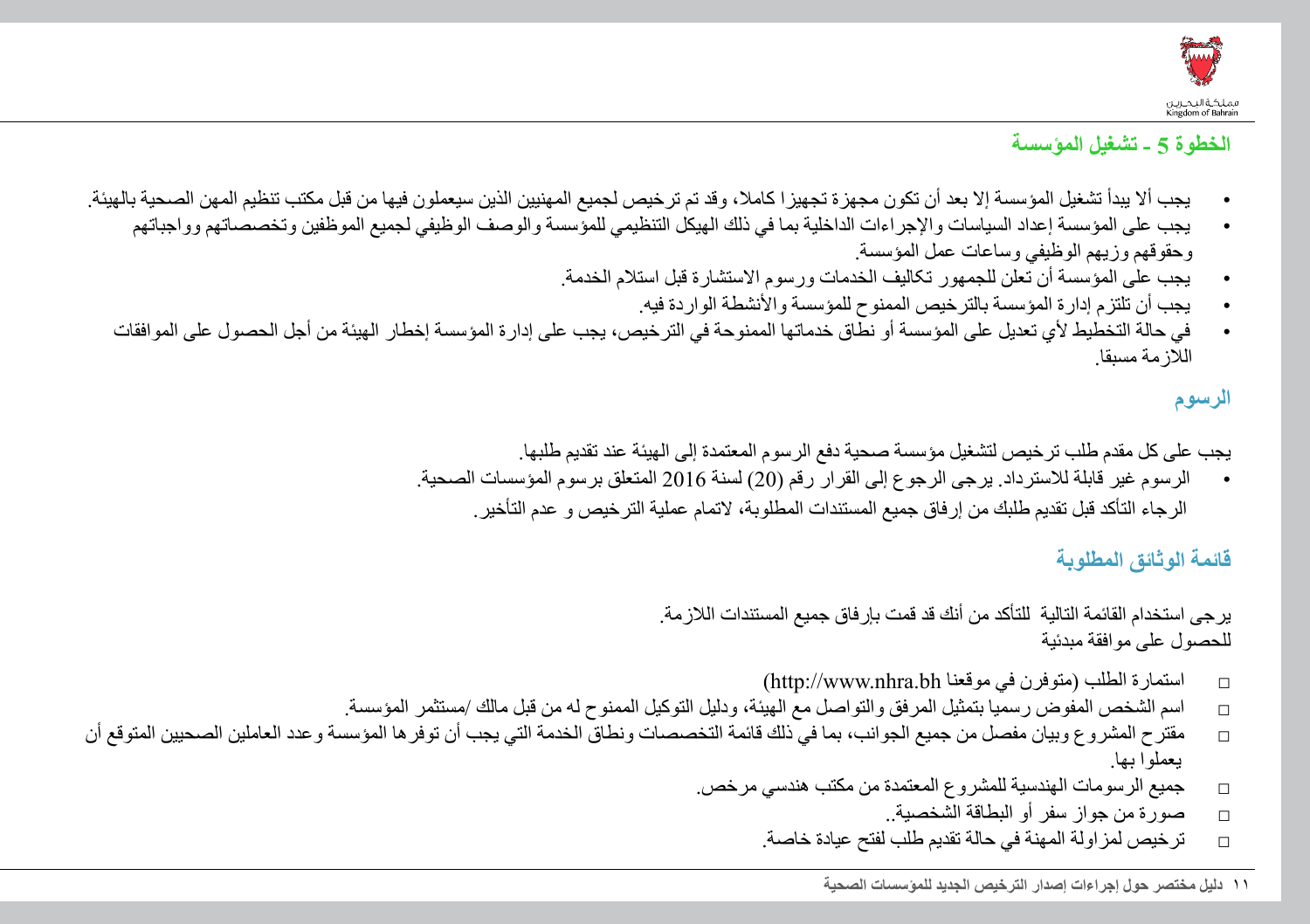

# **الخطوة 3 – التفتيش**

عندما يصل المشروع إلى المراحل النهائية، يجب على مقدم الطلب تقديم طلب تفتيش لقسم تنظيم المرافق الصحية لزيارة المؤسسة استمارة الطلب متوفرة على :التالية الوثائق وإرفاق( http://www.nhra.bh(

- الموافقة على المعدات الطبية من قبل مستشار الهندسة والسالمة في الهيئة
	- موافقة البلدية
	- موافقة الدفاع المدني
	- مو افقة المجلّس الأعلى للبيئة في حال تقديم الخدمات الإشعاعية.

وعند استلام استمارة طلب التفتيش والوثائق المطلوبة أعلاه، يقوم رئيس القسم بتعيين فريق التفتيش والترتيب للزيارة. وسيجري التفتيش للتأكد من تنفيذ جميع االمتطلبات العالقة ورفع تقرير إلى رئيس القسم.

**الخطوة 4 - الموافقة النهائية وإصدار الترخيص**

بعد الانتهاء من التفتيش النهائي، يجب على مقدم الطلب تقديم الوثائق التالية:

- .1 فاتورة رسوم الترخيص.
- 2. اسم المديرين الإداري والطبي في المؤسسة.<br>3. قائمة المهنبين المر خصبن.
	- .3 قائمة المهنيين المرخصين.

وبناء عليه ستصدر شهادة الترخيص النهائية.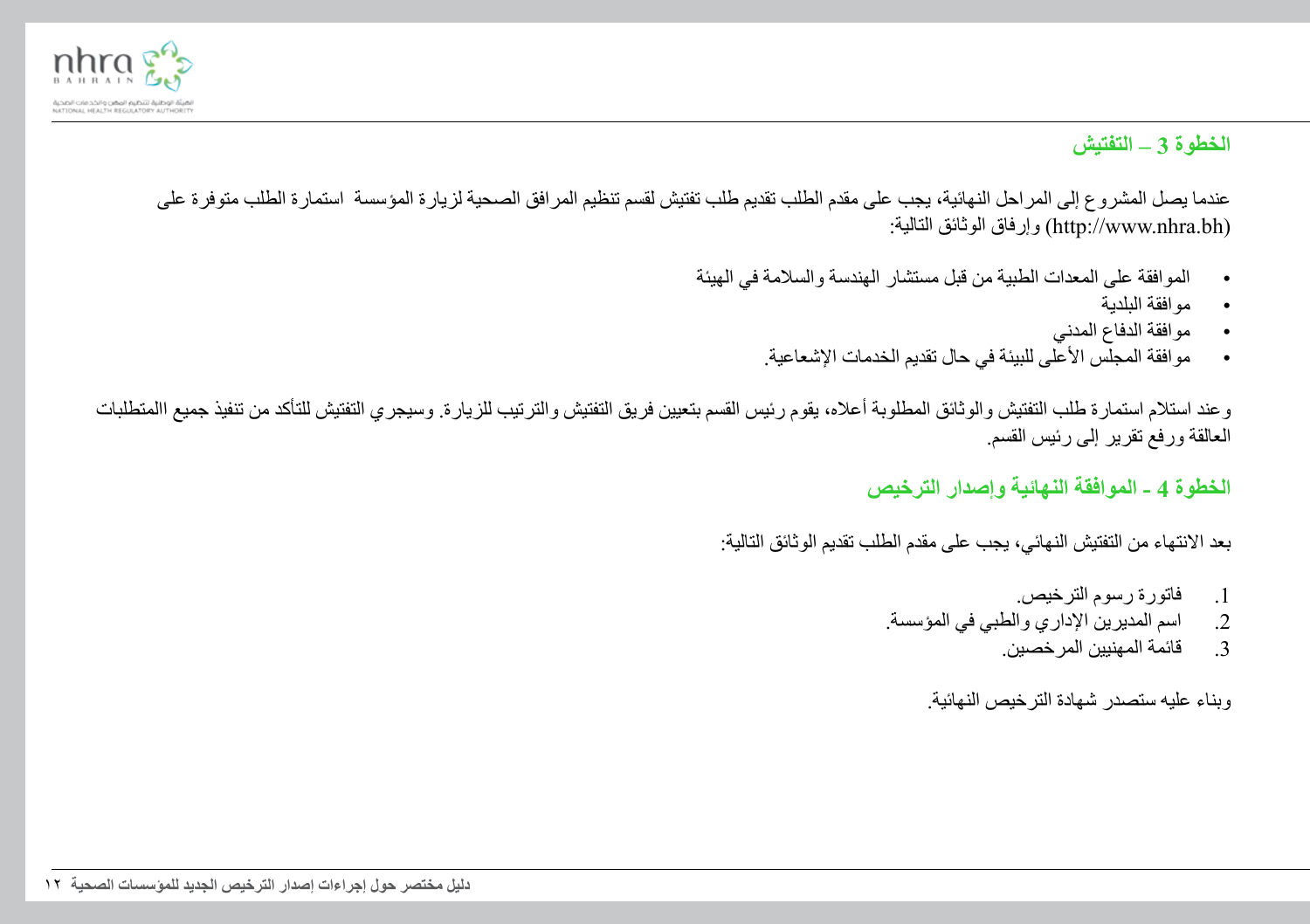

# **الخطوة 1 - طلب الموافقة المبدأية**

يجب تقديم جميع الطلبات الجديدة على استمارة طلب الترخيص للموافقة على جميع المؤسسات وترخيصها.

و لتقديم طلب للحصول على موافقة مبدئية، يجب على مقدم الطلب:

• تقديم الطلبات بعد الحصول على السجل التجاري )CR )المقدمة من خالل موقع وزارة الصناعة والتجارة والسياحة على شبكة اإلنترنت )نظام سجالت(. www.sijilat.bh

• تقديم المستندات المطلوبة التالية في صورة مطبوعة أو إلكترونية للحصول على الموافقة المبدئية:

- 1. استمارة الطلب (متوفرة على http://www.nhra.bh.)
- .2 اسم الشخص المفوض رسميا بتمثيل المؤسسة والتواصل مع الهيئة، ودليل التوكيل الممنوح له من قبل مالك /المستثمر المؤسسة.
- 3. مقترح المشروع (نموذج المقترح متوفر على http://www.nhra.bh)، وبيان مفصل من جميع الجوانب، بما في ذلك قائمة التخصصات ونطاق الخدمات التي ستقدمها المؤسسة وعدد المهنيين المتوقع للعمل فيه.
	- .4 جميع الرسومات الهندسية للمشروع المعتمدة من مكتب هندسي مرخص.
		- .5 صورة من جواز سفر أو البطاقة الشخصية.
		- .6 الرخصة لمزاولة المهنة في حالة طلب فتح عيادة خاصة.

سيتم دراسة الطلب من قبل قسم تنظيم المرافق الصحية بالهيئة وسوف يتم التواصل مع مقدم الطلب وفقا لذلك

## **الخطوة 2 - استكمال المشروع المبدئي**

بعد الحصول على الموافقة المبدأية، يجب على مقدم الطلب المضي قدما في الانتهاء من المشروع وفقا للمعايير المعتمدة، وينبغي الانتهاء من الموافقات الأخرى المطلوبة من الوزارات أو الجهات المعنية مثل البيئة والدفاع المدني والبلدية. ويمكن للمتقدمين التقدم بطلب للحصول على تراخيص مهنية للعاملين الصحيين في هذه المرحلة.

<sup>13</sup> **دليل مختصر حول إجراءات إصدار الترخيص الجديد للمؤسسات الصحية**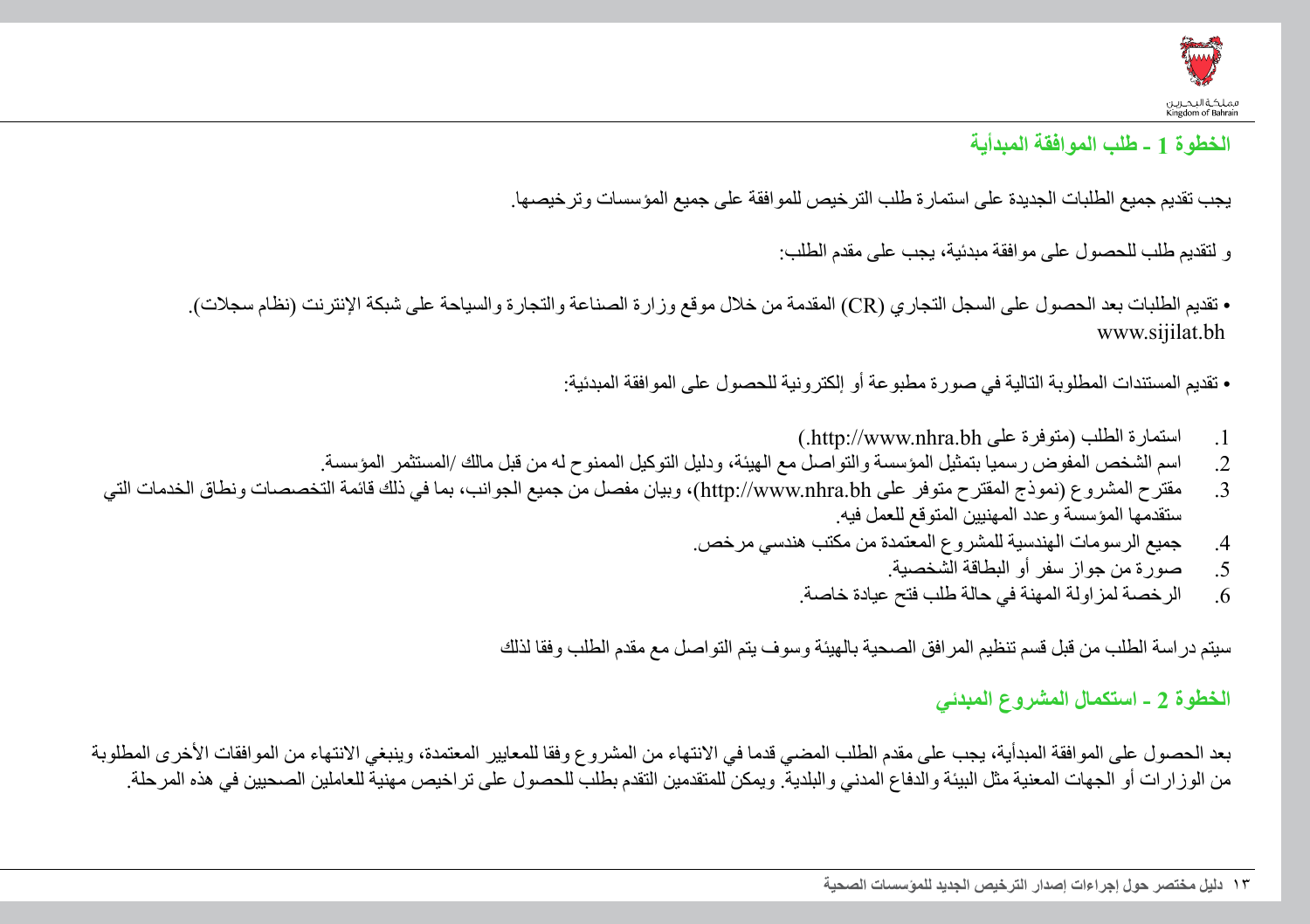

# **المقدمة**

يوضح هذا الدليل القصير عملية تقديم طلبات الترخيص إلنشاء مؤسسة صحية جديدة في مملكة البحرين. ولمزيد من التفاصيل يرجى زيارة موقعنا على شبكة اإلنترنت: www.nhra.bh

باإلضافة إلى متطلبات ترخيص المؤسسة الصحية، فإن جميع العاملين في مجال الرعاية الصحية داخل المؤسسة المرخصة ملزمون بالحصول على ترخيص مزاولة المهنة في مملكة البحرين. (انظر دليل إجر اءات تر خيص مز اولة المهنة الصادر في 2017.

# **االلتزامات القانونية**

إن الهيئة الوطنية لتنظيم المهن والخدمات الصحية ومسؤولياتها في ترخيص المؤسسات الصحية ملزمة بأحكام المرسوم بقانون رقم 38 لعام 2009م بشأن إنشاء الهيئة. وباإلضافة إلى هذا القانون، فإن تنظيم وترخيص المؤسسات الصحية ينظمه المرسوم بقانون رقم 21 لعام 2015 بشأن المؤسسات الصحية الخاصة وينص المرسوم بقانون على أن جميع مرافق الرعاية الصحية يجب أن تكون مرخصة للعمل وتقديم خدمات الرعاية الصحية في مملكة البحرين، ويجب أن تستوفي المعايير المنصوص عليها في في القرار رقم (15) لعام 2017، الصادر عن المجلس الأعلى للصحة فيما يتعلق بالمعايير التقنية والهندسية اللازمة لترخيص مرافق الرعاية الصحية.

#### **إجراءات الترخيص**

هناك 5 خطوات متبعة عند التقدم لطلب ترخيص أي مؤسسة صحية:

الخطوة 1 - طلب الموافقة المبدئية الخطوة 2 - استكمال المشروع الخطوة 3 - التفتيش الخطوة 4 - الموافقة النهائية وإصدار الترخيص الخطوة 5 - تشغيل المؤسسة